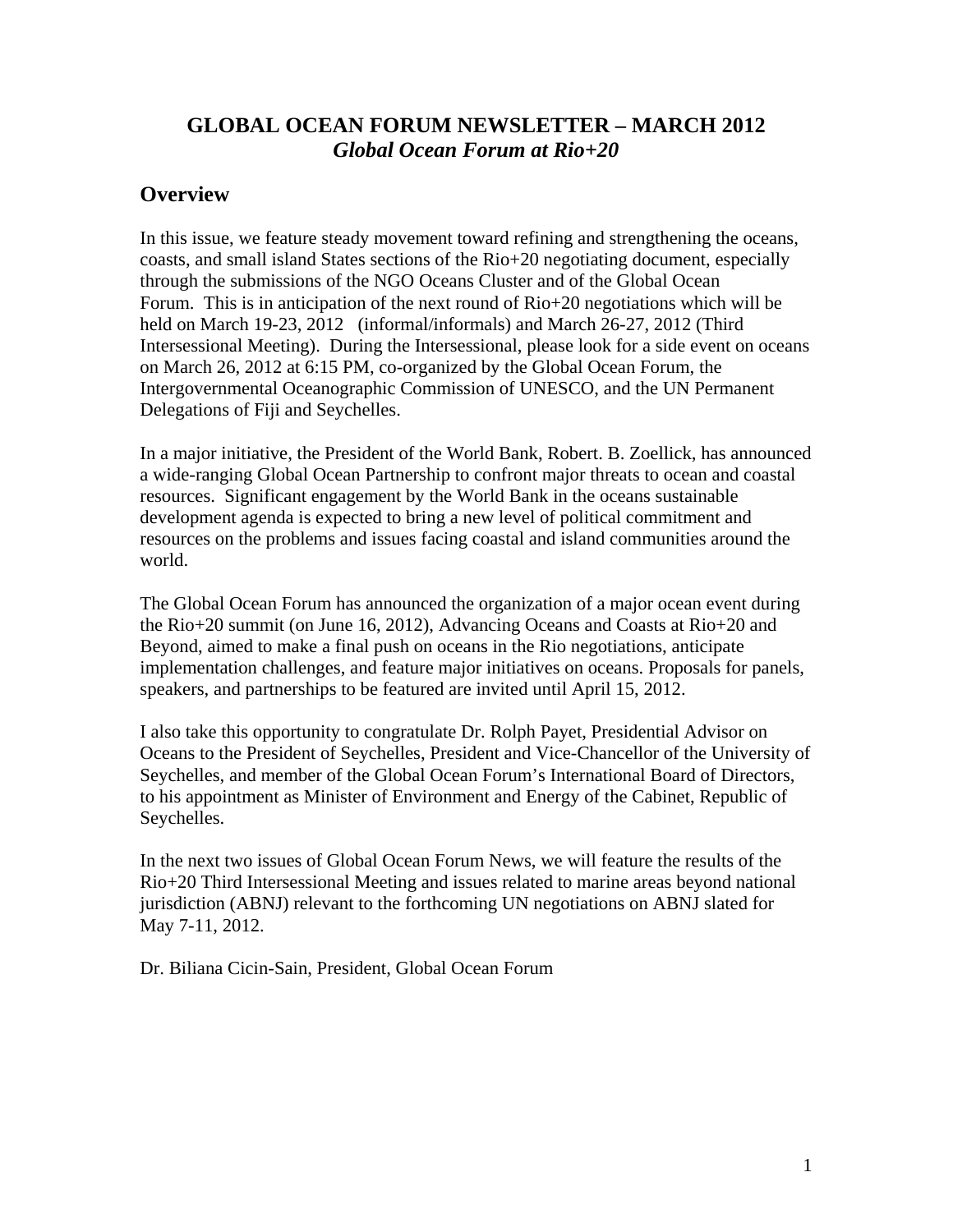#### **Global Ocean Forum to Organize Major Oceans Event at Rio+20**

The Global Ocean Forum, State Oceanic Administration (SOA) of the People's Republic of China, the Global Environment Facility (GEF), and the UN Development Programme (UNDP) will organize a major high-level oceans event at the Rio+20 Conference, Advancing Oceans and Coasts at Rio+20 and Beyond, on June 16, 2012. The event will bring together high-level representatives from governments, international organizations, nongovernmental organizations, industry, and the science community to:

(1) Continue to push for a strong oceans outcome at the negotiations of the UN Conference on Sustainable Development (Rio+20);

(2) Showcase major funded initiatives to spur action on oceans, coasts, and small island developing States in the post-Rio+20 world; and

(3) Consider the opportunities and challenges for implementation of the "oceans package" emanating from the Rio+20 Conference.

The flyer for the event is available here: http://www.globaloceans.org/sites/udel.edu.globaloceans/files/Rio20-GOF-Event-Flyer.pdf.

This event will also celebrate the 10th Anniversary of the Global Ocean Forum, which was formed to help the world's governments place issues related to oceans, coasts, and small island developing States on the agenda of the 2002 World Summit on Sustainable Development (WSSD) in Johannesburg, South Africa.

The organizers are currently accepting proposals for panels, speakers, and announcements of funded partnerships/initiatives to be highlighted during the event. Those interested in proposing a panel or a new partnership/initiative to be highlighted are asked to complete and return the form found here, no later than April 15, 2012.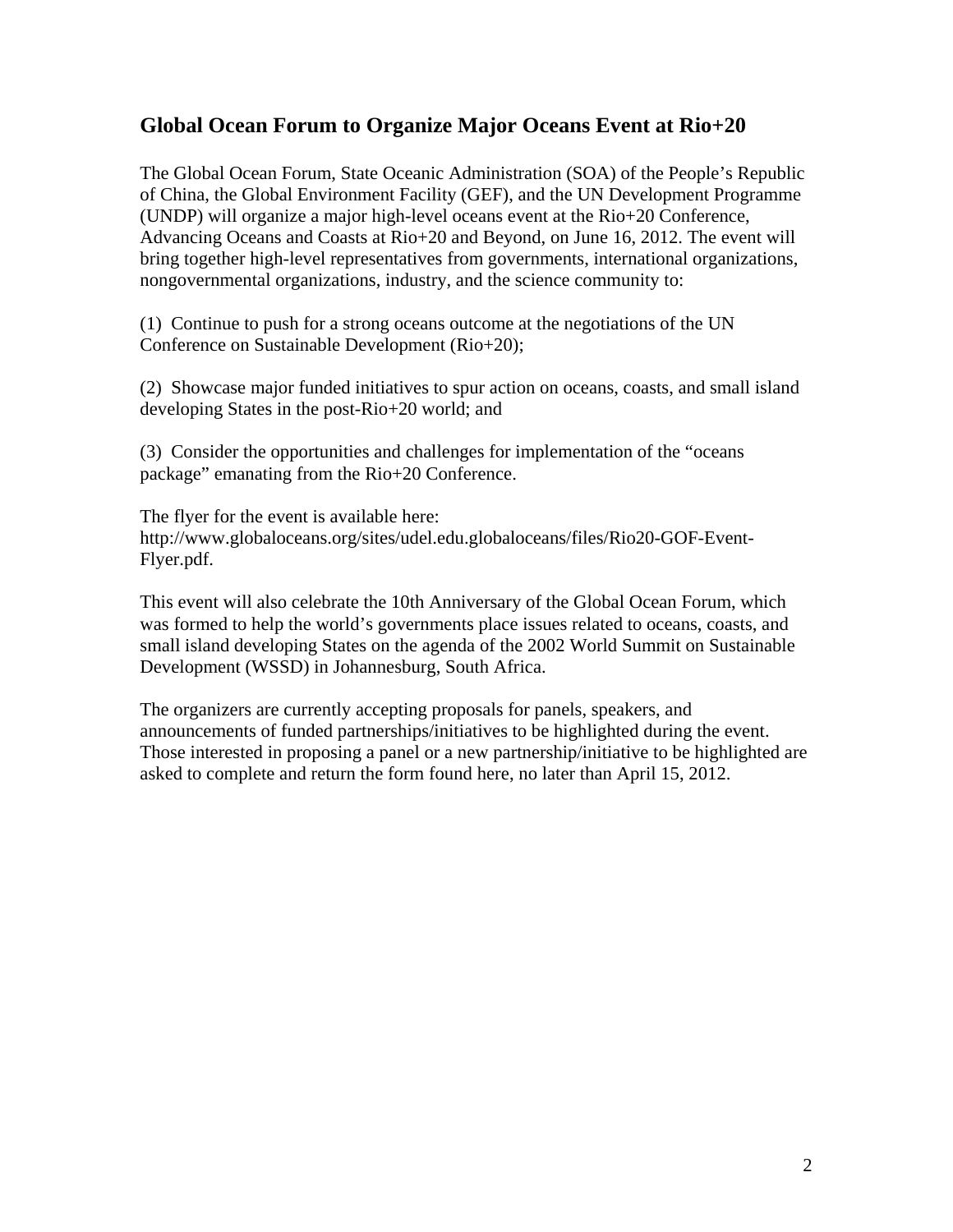#### **World Bank Forms a Global Partnership for Oceans**

The World Bank has announced the formation of a coalition of governments, international organizations, civil society groups and members of the private sector, under the banner of a Global Partnership for Oceans (see: http://www.globalpartnershipforoceans.org/) to confront major threats to ocean and coastal resources, including overfishing and habitat loss.

The Partnership was announced by Robert B. Zoellick, the President of the World Bank, at The Economist's World Oceans Summit on February 24, 2012, in Singapore, and will draw on the knowledge, expertise, and financial support of all its partners to help rebuild the natural capital of the oceans in a number of priority regions around the world.

Through the partnership, various organizations, governments, and companies will coordinate their efforts in areas such as:

–Protecting and restoring habitats and species required for maintaining ecosystem services and livelihoods;

–Managing risks to ocean health, including from land-based pollution and offshore extractive industries risks;

–Fostering global advocacy for sustainable and climate-resilient communities and economies;

–Sharing knowledge of innovation and solutions.

Thus far, a number of organizations have been invited to join the Partnership, including: the Global Ocean Forum, International Finance Corporation, UN Food and Agriculture Organization (FAO), the Global Environment Facility, the UN Development Programme, UN Environment Programme, UNESCO's Intergovernmental Oceanographic, Conservation International, Environmental Defense Fund, the International Union for the Conservation of Nature (IUCN), National Geographic Society, The Nature Conservancy, Oceana, RARE, International Seafood Sustainability Foundation, the National Fisheries Institute, the World Ocean Council, Paine and Partners, and Seafood Experience Australia (SEA).

The Global Ocean Forum welcomes this new initiative and looks forward to collaborating with the World Bank and the Global Partnership to heighten political commitment and financing levels to achieve improved ocean and coastal governance.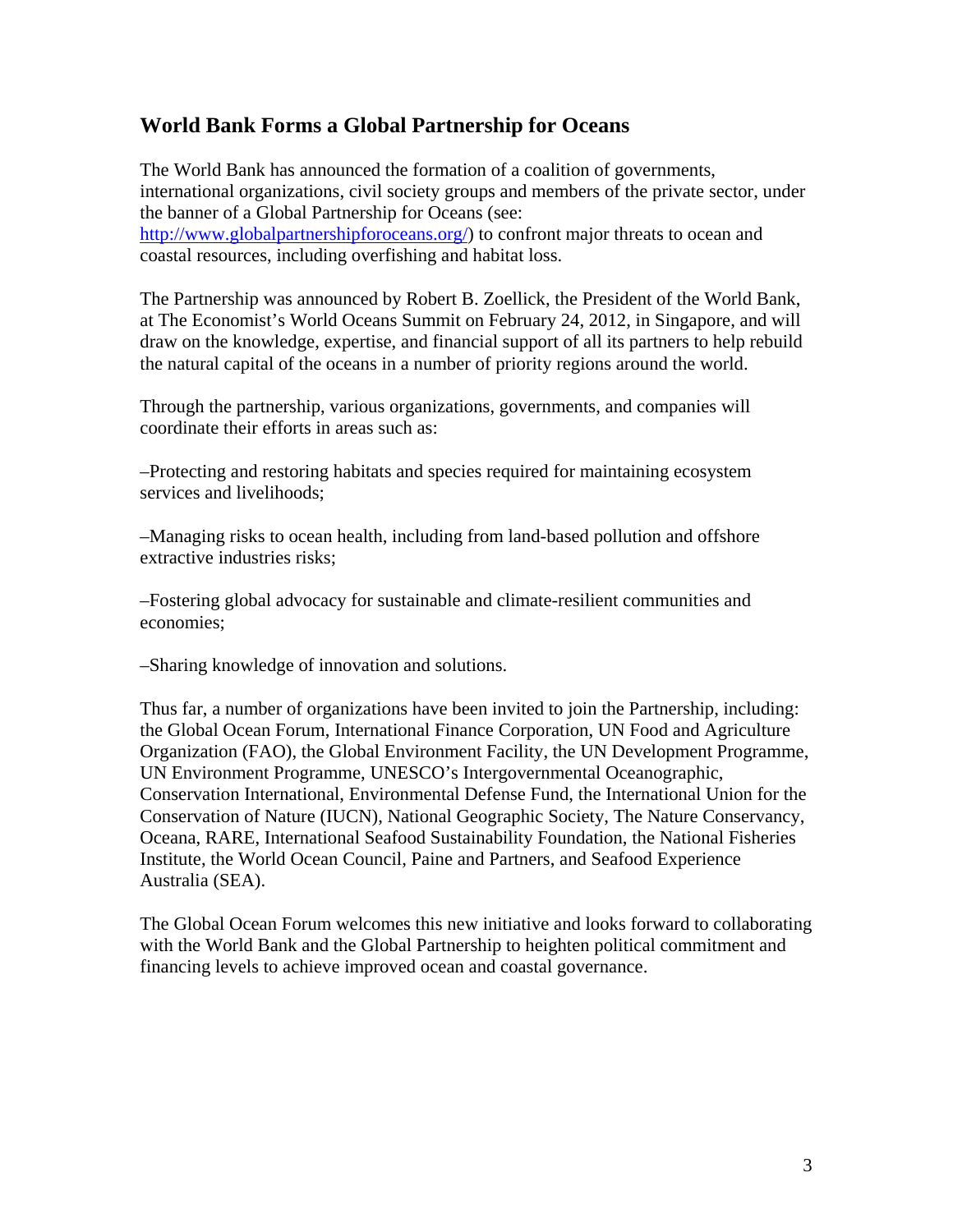# **Global Ocean Forum Submits Input to Rio+20 Zero Draft**

Continuing its efforts to support governments in developing a strong ocean outcome at the Rio+20 Conference, the Global Ocean Forum has sent its suggested revisions to the Rio+20 zero draft, outlining areas where the zero draft text can be strengthened and made more actionable and targeted to achieve major sustainable development goals for oceans, coasts, and small island developing states (SIDS) (Revisions to Rio+20 Zero Draft available here: http://www.globaloceans.org/sites/udel.edu.globaloceans/files/Zero-drafttext-GOF.pdf).

The GOF has also compiled recommendations for consideration by governments in forthcoming negotiations on the zero draft of the Rio+20 outcome document (Available here: http://www.globaloceans.org/sites/udel.edu.globaloceans/files/GOF-Recommendations-OceansAndCoasts-Rio20.pdf).

These recommendations and suggested revisions to the zero draft text are based on the multi-stakeholder consultations and policy analyses that the Global Ocean Forum has conducted, and are drawn primarily from the Global Ocean Forum report*, Oceans at Rio+20: How Well Are We Doing in Meeting the Commitments from the 1992 Earth Summit and the 2002 World Summit on Sustainable Development?* The Summary for Decision Makers can be downloaded at:

http://www.globaloceans.org/sites/udel.edu.globaloceans/files/Rio20SummaryReport.pdf.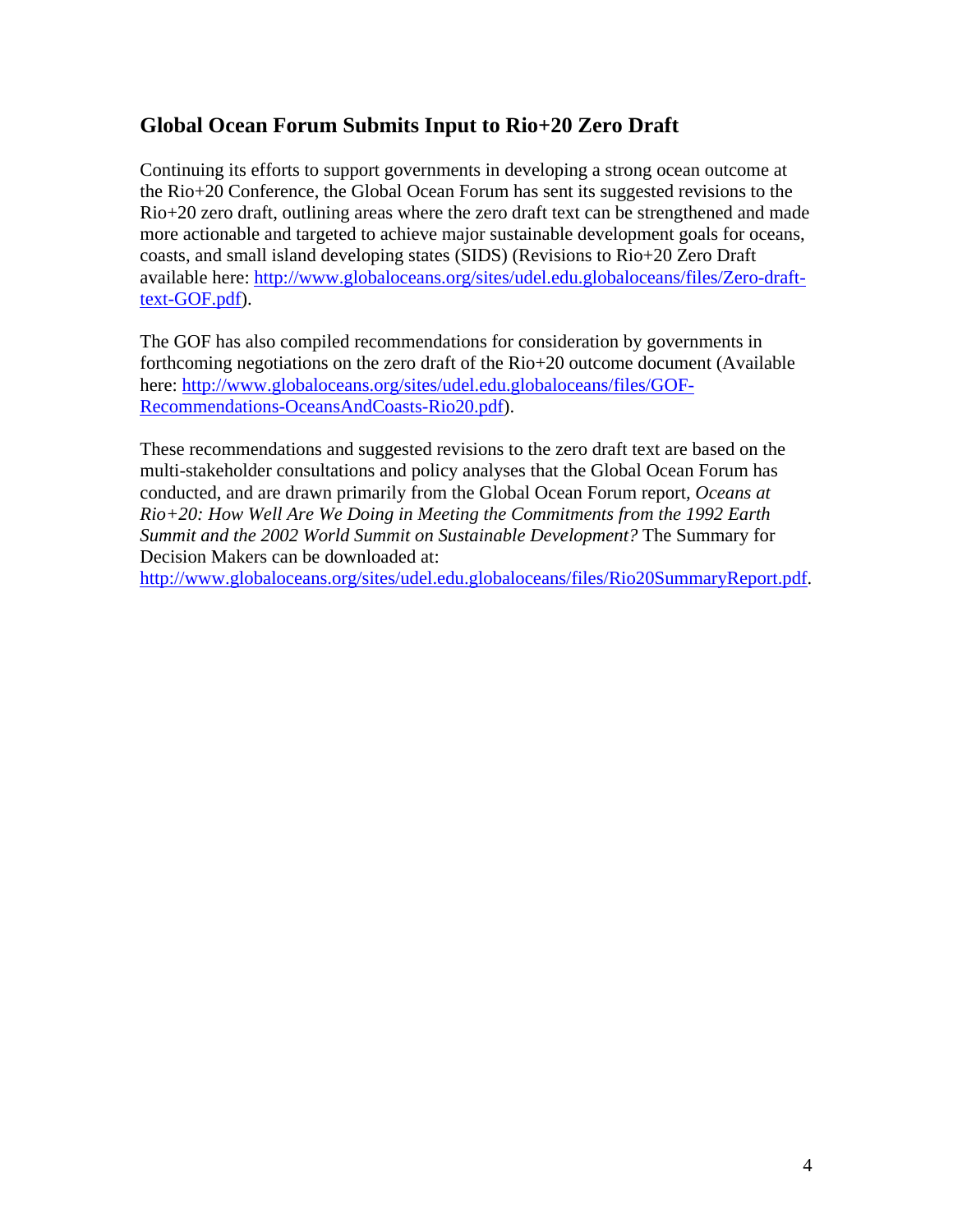# **NGO Major Groups Submit Suggested Revisions/Additions to the Rio+20 Zero**

As governments continue to deliberate on the Rio+20 outcome, the Organizing Partners of the Rio+20 Non-Governmental Organization (NGO) Major Group have decided to organize the wide range of NGO participants into various issue-area "clusters" to more effectively organize substantive input into the Rio+20 process, and have designated facilitators for these clusters.

The Global Ocean Forum, the Pew Environment Group, the International Ocean Institute, and Greenpeace have been designated as co-facilitators for the "Oceans Cluster" of the NGO Major Group, tasked with (1) submitting revisions/amendments to the Rio+20 zero draft on behalf of the NGO ocean community, and (2) coordinating Rio+20-related activities of NGOs on oceans. The co-facilitators play an organizational and coordinating role, helping to organize and put forth the views and inputs from the broader NGO ocean community.

Under a very short time frame, the co-facilitators collaborated with various members of the NGO ocean community to submit suggested revisions/additions to the Rio+20 zero draft on February 24, 2012 (original Rio+20 zero draft is available here: http://www.uncsd2012.org/rio20/futurewewant.html), which outlines the perspectives and priorities of various members of the NGO ocean community. (UNCSD Ocean Cluster Draft Text Recommendations available at: http://www.globaloceans.org/sites/udel.edu.globaloceans/files/NGO-OceanCluster-Recommendations.pdf). These outline some of the key priorities of the ocean community and were then incorporated into consolidated input of the NGO Major Group in all of the clusters.

There will no doubt be additional opportunities for including text and engaging in the Rio+20 process, so please look for future communications from the NGO Ocean Cluster co-facilitators, or contact Joe Appiott at *jappiott@udel.edu.*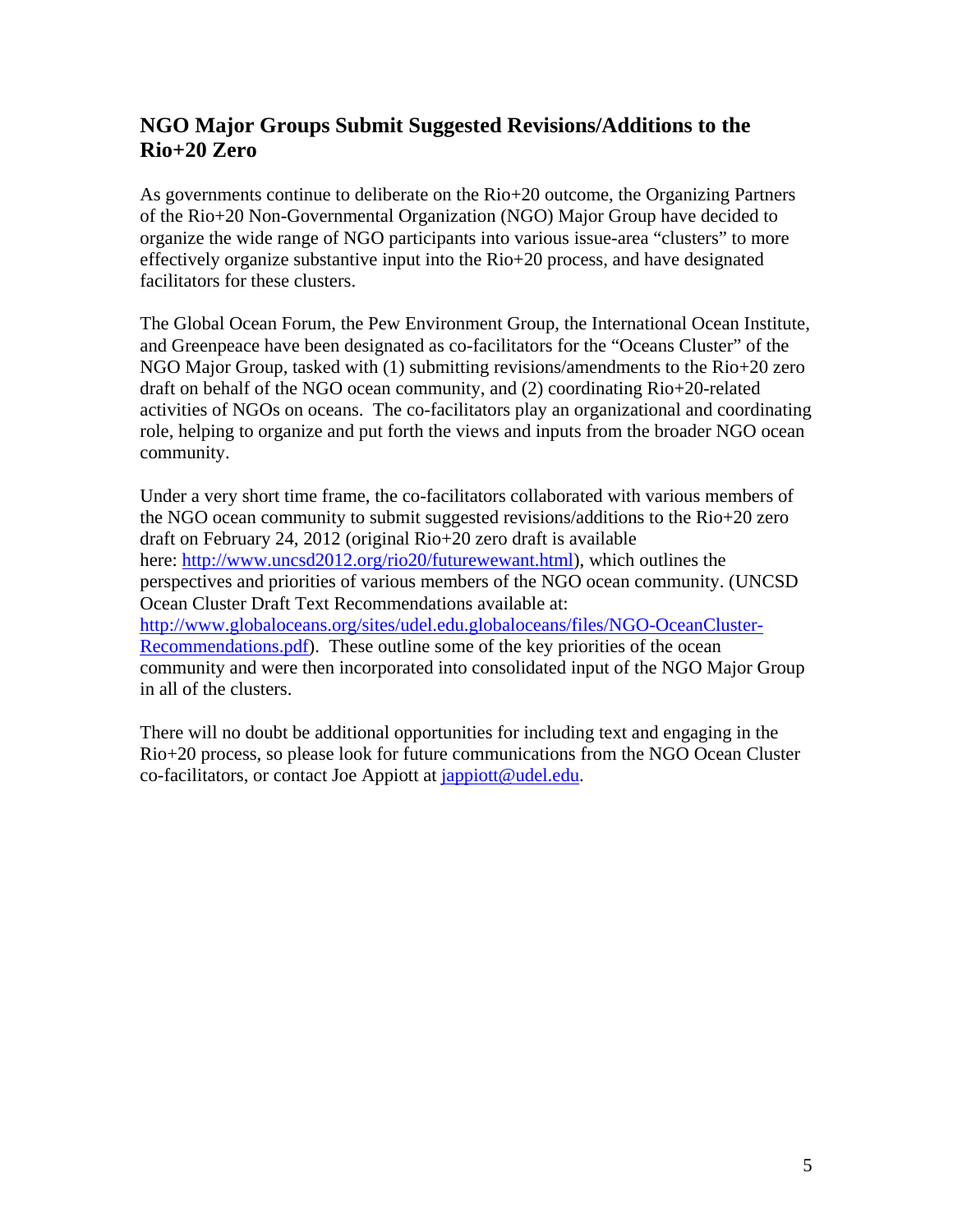## **Global Ocean Forum Named Oceans Lead in the Rio Conventions Pavilion at Rio+20**

The Global Ocean Forum, along with the International Union for Conservation of Nature (IUCN) and The Nature Conservancy (TNC), has been named the designated lead on ocean issues in the Rio Conventions Pavilion at the Rio+20 Conference.

The Rio Conventions Pavilion is a collaborative effort among the Secretariats of the three Rio Conventions (UN Framework Convention on Climate Change, Convention on Biological Diversity, and the UN Convention to Combat Desertification), the Global Environment Facility, and other global and local partners to strengthen synergies on the implementation of the Rio Conventions by providing a coordinated platform for awareness-raising and information sharing. The Rio Conventions Pavilion serves as an important platform for dialogue and information-sharing at various global negotiations on issues such as climate change and biodiversity.

Further information about the Rio Conventions Pavilion can be found here: http://www.riopavilion.org.

The Global Ocean Forum will be compiling a list of all ocean events at Rio+20 to help achieve maximum synergy among various ocean activities. Groups or individuals planning on organizing ocean events at Rio+20 are invited to send information to Gwenaelle Hamon, Global Ocean Forum, Email: ghamon@udel.edu; Fax: +1-302-831- 3668.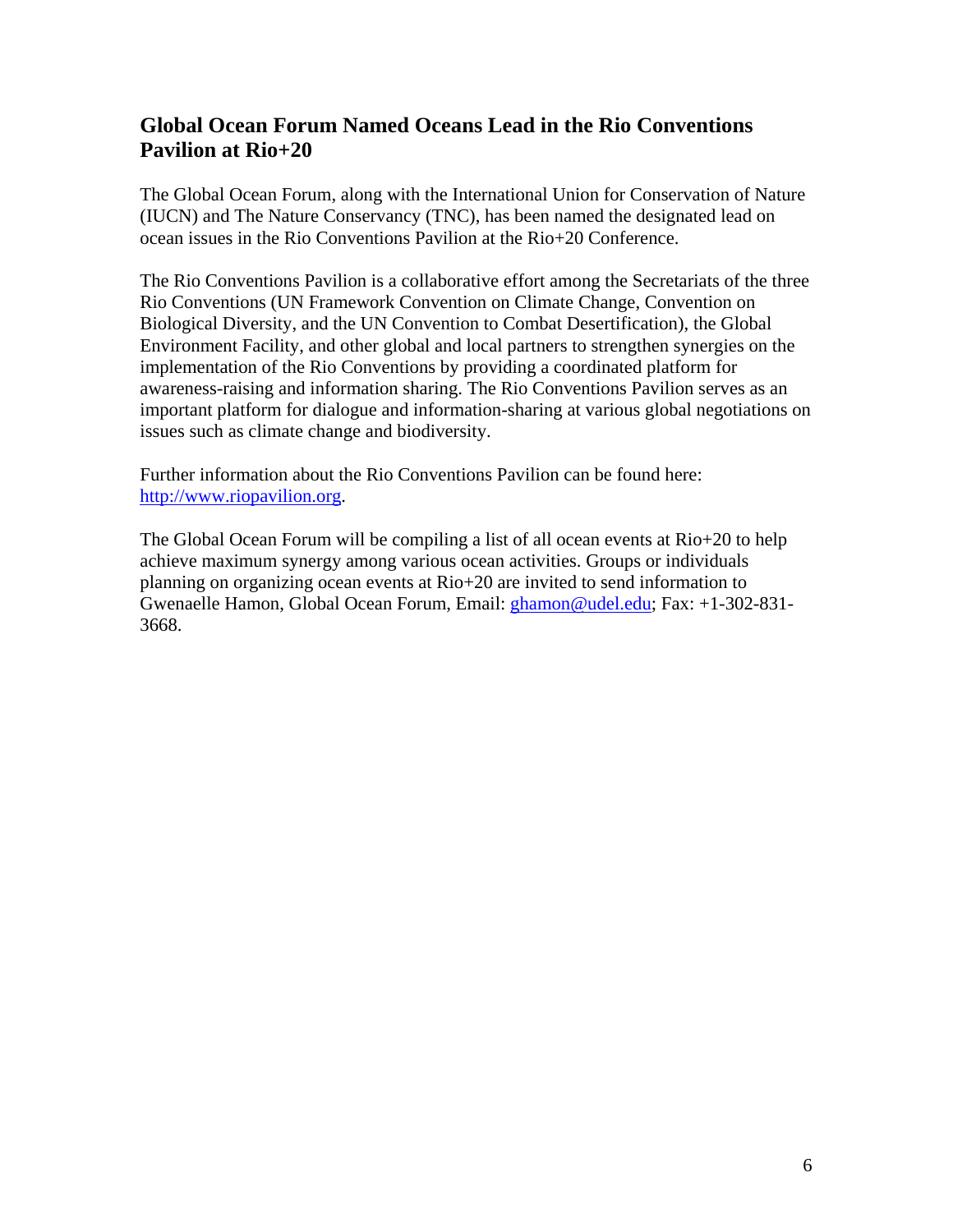#### **Recap of January Negotiations on the Rio+20 Zero**

The initial discussions of the Rio+20 zero draft took place from January 25-27, 2012 at the UN Headquarters in New York, NY. The zero draft, which will form the basis for the Rio+20 outcome, was developed by the UNCSD Preparatory Committee, based on the submissions from Member States, political groups, UN organizations, IGOs, and NGOs. The meeting was focused on the first two sections of the draft, the Preamble and the section on "Renewing Political Commitment." Delegates expressed the need for an ambitious, action-oriented document that achieves a balance among the three pillars. In his remarks, Mr. Sha Zukang, UNCSD Secretary-General, noted that the magnitude of challenges Rio+20 aims to address mandates an ambitious and pragmatic outcome. The discussions outlined the need for a viable framework for action, including the need for mobilization of financing, stakeholder engagement, and utilizing science, education, innovation, and partnerships, to attain sustainable development goals.

Issues related to oceans and coasts played a central role in the discussions on the zero draft. In particular, the small island developing States, including AOSIS, CARICOM, the Pacific SIDS, and the Pacific Island Forum, commented on the relationship between oceans and climate change, the need to address the challenges SIDS face in a comprehensive manner, the opportunities available to SIDS through the "blue" green economy, and the need to ensure that the benefits from SIDS' ocean resources are maximized and accrue to them. UNESCO, on behalf of IOC, noted the need for improved ocean governance structures under the Conference theme of Institutional Framework for Sustainable Development (IFSD).

It was recognized that, while the zero draft currently lacks the appropriate ambition, it provides the appropriate framework for developing a viable outcome. A prominent topic of discussion was the potential development of Sustainable Development Goals (SDGs), which should complement and not replace the Millennium Development Goals, although delegates recognized that it may be difficult to develop and reach agreement on SDGs given the many diverging perspectives on various issues under discussion.

The role of civil society, and their engagement in the process, was a central topic of discussion. Although the Rio+20 process is a Member State-driven process, delegates agreed on the need to ensure that the interests and perspectives of civil society were incorporated into the Conference discussions and outcome, including through the Major Groups.

Despite the many challenges that were raised at the meeting, a feeling of optimism for a positive outcome was noted by the UNCSD Secretary-General. The next round of negotiations, the first round of 'informal-informal' negotiations on the zero draft of outcome document will take place from March 19-21, 2012, at the UN Headquarters in New York.